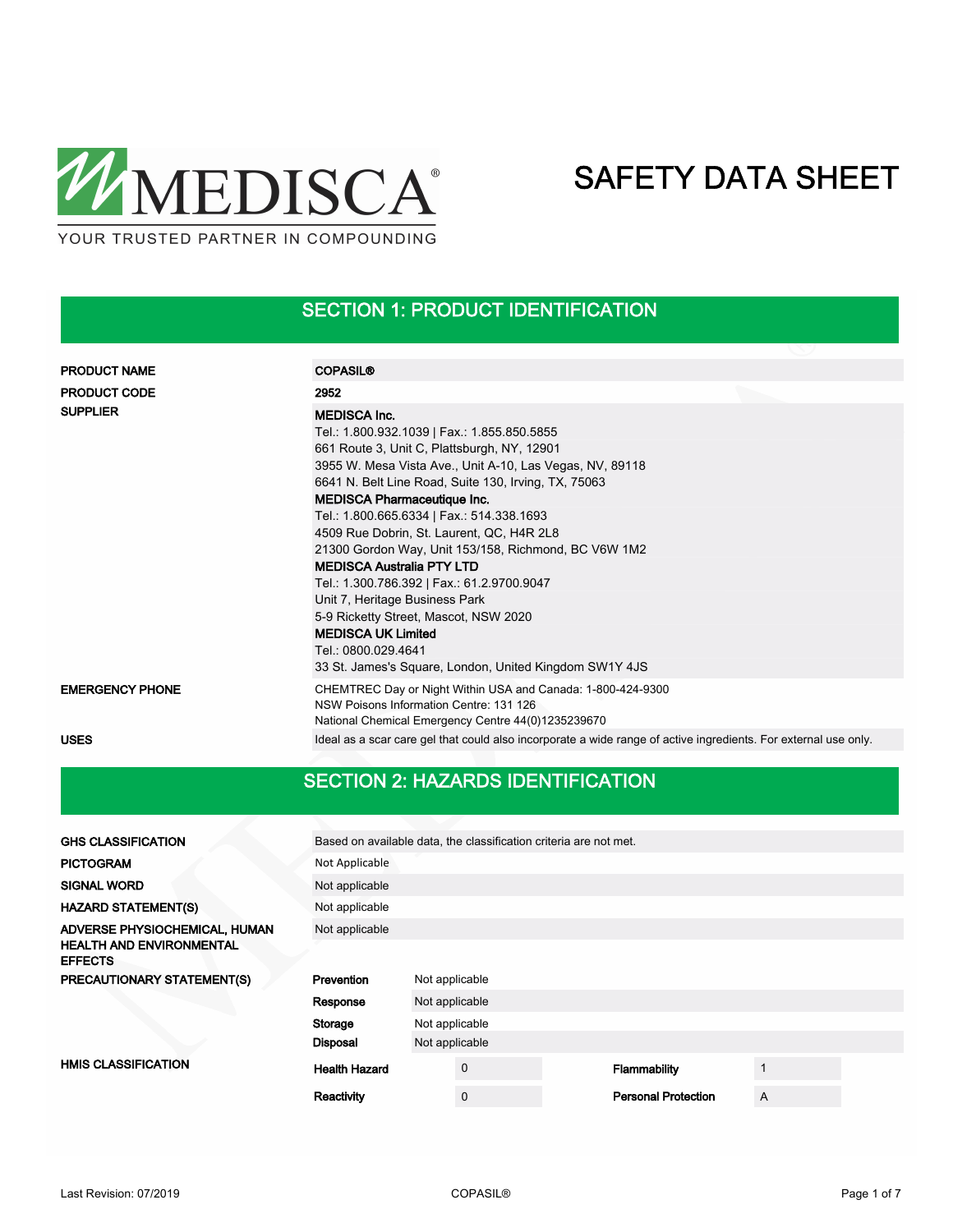

#### SECTION 3: COMPOSITION/INFORMATION ON INGREDIENTS

| <b>CHEMICAL NAME</b>        | Not applicable                                                                                                 |                   |                  |              |
|-----------------------------|----------------------------------------------------------------------------------------------------------------|-------------------|------------------|--------------|
| <b>BOTANICAL NAME</b>       | Not applicable                                                                                                 |                   |                  |              |
| <b>SYNONYM</b>              | Not applicable                                                                                                 |                   |                  |              |
| <b>CHEMICAL FORMULA</b>     | Not applicable                                                                                                 |                   |                  |              |
| <b>CAS NUMBER</b>           | Not applicable                                                                                                 |                   |                  |              |
| <b>ALTERNATE CAS NUMBER</b> | Not applicable                                                                                                 |                   |                  |              |
| <b>MOLECULAR WEIGHT</b>     | Not applicable                                                                                                 |                   |                  |              |
| <b>COMPOSITION</b>          | <b>CHEMICAL NAME</b>                                                                                           | <b>CAS NUMBER</b> | <b>EC NUMBER</b> | % BY WEIGHT  |
|                             | <b>MIXTURE</b>                                                                                                 | Not applicable    | Not applicable   | *Proprietary |
|                             | These are no additional incredictate correct which within the circumstrated related of the compliance district |                   |                  |              |

There are no additional ingredients present which, within the current knowledge of the supplier and in the concentrations applicable, are classified as health hazards and hence require reporting in this section.

NOTES

\*Proprietary: Ingredients indicated as hazardous have been assessed under standards for workplace safety. In accordance with 29 CFR 1910.1200, the exact percentage composition of this mixture has been withheld as trade secret.

#### SECTION 4: FIRST-AID MEASURES

| IN CASE OF EYE CONTACT      | Flush with copious amounts of water for 15 minutes, separating eyelids with fingers. If irritation persists seek<br>medical aid.                                                                         |
|-----------------------------|----------------------------------------------------------------------------------------------------------------------------------------------------------------------------------------------------------|
| IN CASE OF SKIN CONTACT     | Not expected to be a skin hazard under normal use. Wash with soap and water if irritation occurs. Seek<br>medical attention if irritation develops and persists.                                         |
| <b>IF SWALLOWED</b>         | Call a physician. Wash out mouth with water. Do not induce vomiting without medical advice.                                                                                                              |
| IF INHALED                  | Not expected to be a hazard under anticipated conditions of normal use. Remove to fresh air. If not breathing,<br>give artificial respiration. If breathing is difficult, give oxygen. Call a physician. |
| <b>SYMPTOMS AND EFFECTS</b> | Not expected to present a significant hazard under anticipated conditions of normal use.                                                                                                                 |

#### SECTION 5: FIREFIGHTING MEASURES

| <b>SPECIFIC HAZARDS ARISING FROM</b><br><b>THE CHEMICAL</b>            | Not applicable                                                                                                                                                                      |
|------------------------------------------------------------------------|-------------------------------------------------------------------------------------------------------------------------------------------------------------------------------------|
| <b>FLAMMABLE PROPERTIES</b>                                            | May be combustible at high temperature.                                                                                                                                             |
| <b>HAZARDOUS COMBUSTION PRODUCTS</b>                                   | Under fire conditions, hazardous fumes will be present.                                                                                                                             |
| <b>SUITABLE &amp; UNSUITABLE</b><br><b>EXTINGUISHING MEDIA</b>         | Small fire: dry chemical, CO <sub>2</sub> or water spray. Large fire: dry chemical, CO <sub>2</sub> , alcohol resistant foam or water<br>spray. Do not get water inside containers. |
| <b>PROTECTIVE EQUIPMENT AND</b><br><b>PRECAUTIONS FOR FIREFIGHTERS</b> | Wear self-contained breathing apparatus and protective clothing to prevent contact with skin and eyes.                                                                              |

#### SECTION 6: ACCIDENTAL RELEASE MEASURES

PERSONAL PRECAUTIONS

Wear respiratory protection. Avoid breathing vapours, mist or gas. Ensure adequate ventilation. Evacuate personnel to safe areas.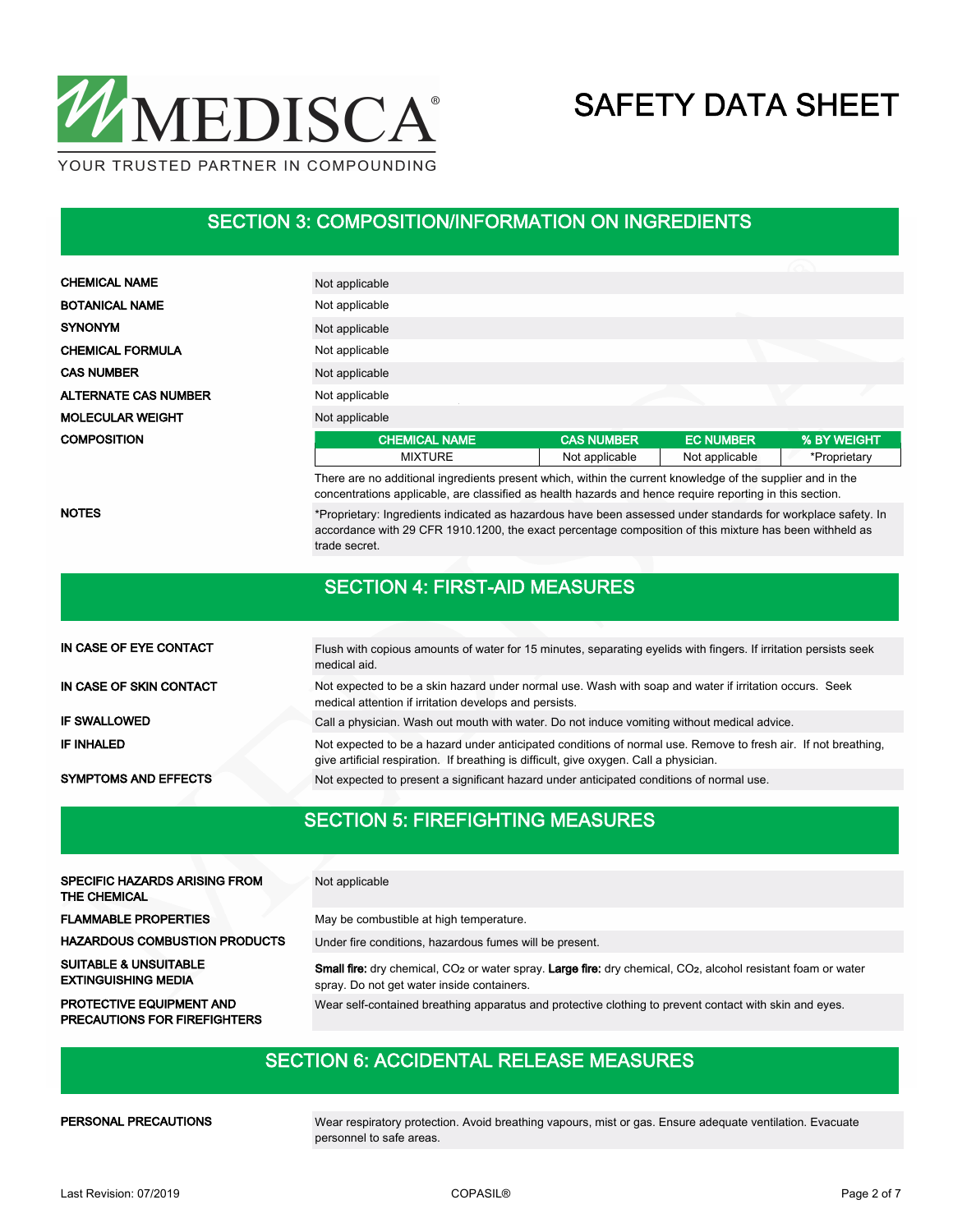

#### YOUR TRUSTED PARTNER IN COMPOUNDING

| <b>METHODS &amp; MATERIAL FOR</b><br><b>CONTAINMENT</b> | On land, sweep or shovel into suitable containers.                                                                                                                                                                                                                                                                                                                                                                            |
|---------------------------------------------------------|-------------------------------------------------------------------------------------------------------------------------------------------------------------------------------------------------------------------------------------------------------------------------------------------------------------------------------------------------------------------------------------------------------------------------------|
| <b>CLEANUP PROCEDURE</b>                                | Shut off all sources of ignition. Evacuate the area. Wear respirator, chemical safety goggles, rubber boots and<br>heavy rubber gloves. If necessary, employ water fog to disperse the vapors. Absorb the matter with compatible<br>vermiculite or other absorbing material. Place in a suitable container and retain for disposal. Ventilate and clean<br>the affected area. Do not flush into sewerage system or to drains. |
| REFERENCE TO OTHER SECTIONS                             | See Section 7 for information on safe handling. See Section 8 for information on personal protection equipment.<br>See Section 13 for disposal information.                                                                                                                                                                                                                                                                   |
|                                                         | <b>SECTION 7: HANDLING AND STORAGE</b>                                                                                                                                                                                                                                                                                                                                                                                        |

| <b>PRECAUTIONS FOR SAFE HANDLING</b> | Do not inhale. Avoid contact with eyes, skin and clothing. Avoid prolonged or repeated exposure. Wash<br>thoroughly after handling. Store away from incompatible materials, in a well-ventilated area. Eliminate all<br>sources of ignition. Store in accordance with local regulations. Do not store in unlabeled containers.<br>Containers that have been opened must be carefully resealed and kept upright to prevent leakage. Use<br>appropriate containment to avoid environmental contamination. |  |
|--------------------------------------|---------------------------------------------------------------------------------------------------------------------------------------------------------------------------------------------------------------------------------------------------------------------------------------------------------------------------------------------------------------------------------------------------------------------------------------------------------------------------------------------------------|--|
|                                      |                                                                                                                                                                                                                                                                                                                                                                                                                                                                                                         |  |

| <b>CONDITIONS FOR SAFE STORAGE</b> | Store away from incompatible materials, in a well-ventilated area. Eliminate all sources of ignition. Store in                                                              |
|------------------------------------|-----------------------------------------------------------------------------------------------------------------------------------------------------------------------------|
|                                    | accordance with local regulations. Do not store in unlabeled containers. Containers that have been opened                                                                   |
|                                    | must be carefully resealed and kept upright to prevent leakage. Use appropriate containment to avoid                                                                        |
|                                    | environmental contamination.                                                                                                                                                |
| <b>STORAGE CONDITIONS</b>          | Store in original container, tightly sealed, protected from direct sunlight and moisture.<br>Keep in well-closed light-resistant containers at controlled room temperature. |

SPECIFIC END USE(S) See Section 1

### SECTION 8: EXPOSURE CONTROLS/ PERSONAL PROTECTION

|                          | <b>TWA</b> | Ceiling | <b>STEL</b> | <b>REL</b> | <b>IDLH</b>              | <b>Remarks</b> |
|--------------------------|------------|---------|-------------|------------|--------------------------|----------------|
| <b>GESTIS</b>            | N/L        | N/L     | N/L         |            |                          |                |
| <b>OSHA PEL</b>          | N/L        | N/L     |             |            | -                        |                |
| <b>ACGIH TLV</b>         | N/L        | N/L     | IN/L        | -          | $\overline{\phantom{0}}$ |                |
| <b>NIOSH</b>             | N/L        | N/L     | N/L         | N/L        | N/L                      |                |
| <b>AIHA WEEL</b>         | N/L        | N/L     | N/L         |            | $\overline{\phantom{0}}$ |                |
| Safe Work Australia HSIS | N/L        | N/L     | N/L         |            |                          |                |
| <b>HSE</b>               | N/L        | N/L     | N/L         |            | -                        |                |
|                          |            |         |             |            |                          |                |

#### Chemical Name: MIXTURE CAS #: Not applicable

| $N/L = Not$ Listed |
|--------------------|
|--------------------|

EXPOSURE GUIDELINES

Consult local authorities for provincial or state exposure limits. Particulates not otherwise regulated, respirable fraction: 5 mg/m<sup>3</sup>

PERSONAL PROTECTIVE EQUIPMENT

Eyes: Not needed for normal use. Operate according to good working practices. Skin: No special precaution must be adopted for normal use. Operate according to good working practices. Clothing: Not needed for normal use. Operate according to good working practices. Respirators: Not needed for normal use. Operate according to good working practices.

SPECIFIC ENGINEERING CONTROLS Not needed for normal use. Operate according to good working practices.

#### SECTION 9: PHYSICAL AND CHEMICAL PROPERTIES

PHYSICAL STATE Solid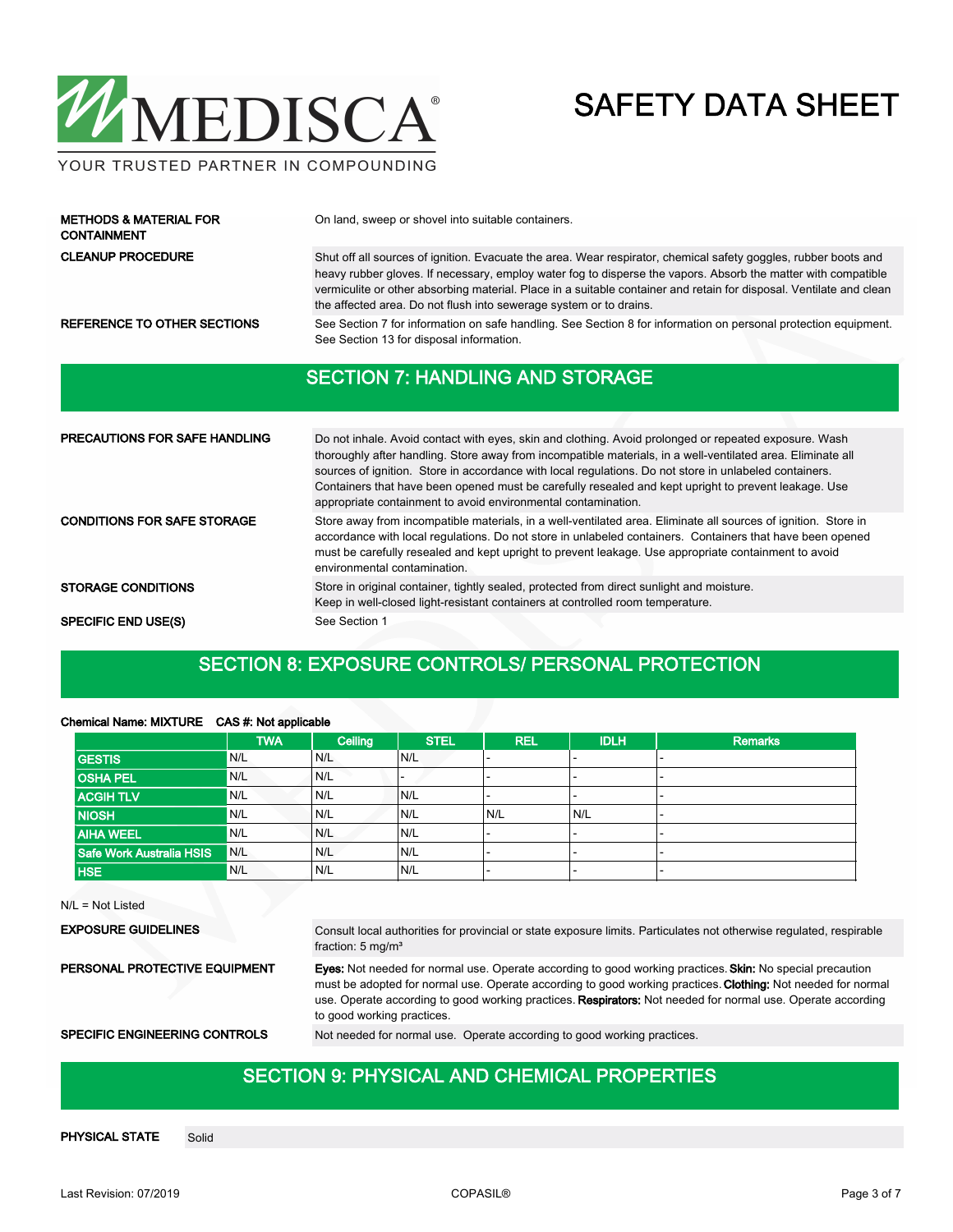

YOUR TRUSTED PARTNER IN COMPOUNDING

| <b>DESCRIPTION</b>                         | Whitish to yellowish, light viscous anhydrous silicone gel with a mild Copaiba oil smell. |                                                      |               |                                                      |                        |  |
|--------------------------------------------|-------------------------------------------------------------------------------------------|------------------------------------------------------|---------------|------------------------------------------------------|------------------------|--|
| <b>SOLUBILITY</b>                          | Soluble in water.                                                                         |                                                      |               |                                                      |                        |  |
| <b>ODOR</b>                                | Mild Copaiba oil smell.                                                                   |                                                      |               |                                                      |                        |  |
| <b>FLAMMABILITY</b>                        |                                                                                           | May be combustible at high temperature               |               |                                                      |                        |  |
| <b>AUTO-IGNITION</b><br><b>TEMPERATURE</b> | Not available                                                                             | <b>BOILING POINT</b>                                 | Not available | <b>DECOMPOSITION</b><br><b>TEMPERATURE</b>           | Not available          |  |
| <b>EVAPORATION RATE</b>                    | Not available                                                                             | <b>EXPLOSIVE LIMIT</b>                               | Not available | <b>FLASH POINT</b>                                   | >93 °C, >200 °F        |  |
| log P<br>(OCTANOL-WATER)                   | Not available                                                                             | <b>LOWER FLAMMABLE/</b><br><b>EXPLOSIVE LIMIT(S)</b> | Not available | <b>MELTING/FREEZING</b><br><b>POINT</b>              | Not available          |  |
| <b>ODOR THRESHOLD</b>                      | Not available                                                                             | <b>OXIDIZING PROPERTY</b>                            | Not available | pH                                                   | Not available          |  |
| <b>RELATIVE DENSITY</b><br>$(WATER = 1)$   | Not available                                                                             | <b>SPECIFIC GRAVITY</b>                              | $0.7 - 0.9$   | <b>UPPER FLAMMABLE/</b><br><b>EXPLOSIVE LIMIT(S)</b> | Not available          |  |
| <b>VAPOR DENSITY</b><br>$(AIR = 1)$        | Not available                                                                             | <b>VAPOR PRESSURE</b>                                | Not available | <b>VISCOSITY</b>                                     | $20000 - 35000$<br>cPs |  |

The physical data presented above are typical values and should not be construed as a specification.

## SECTION 10: STABILITY AND REACTIVITY

| <b>REACTIVITY</b>                                 | Not established                                                                            |
|---------------------------------------------------|--------------------------------------------------------------------------------------------|
| <b>CHEMICAL STABILITY</b>                         | Stable under recommended storage conditions.                                               |
| <b>INCOMPATIBLE MATERIALS</b>                     | Strong oxidants.                                                                           |
| <b>HAZARDOUS DECOMPOSITION</b><br><b>PRODUCTS</b> | Toxic fumes of carbon monoxide, carbon dioxide, nitrogen oxides and other gases may occu.r |
| <b>HAZARDOUS POLYMERIZATION</b>                   | Will not occur.                                                                            |
| POSSIBLITY OF HAZARDOUS<br><b>REACTION</b>        | Not established                                                                            |
|                                                   |                                                                                            |

CONDITIONS TO AVOID Moisture, sunlight and extreme temperatures.

## SECTION 11: TOXICOLOGICAL INFORMATION

| <b>ACUTE TOXICITY</b>            | COPAIBA OIL:<br>Oral: Rat: LD50: (mL/kg): 3.79<br>Dermal: Rabbit LD50: (mg/kg): Not available<br>Inhalation: Rat: LC50: (mg/L/4hr): Not available                                                                   |
|----------------------------------|---------------------------------------------------------------------------------------------------------------------------------------------------------------------------------------------------------------------|
| <b>SKIN CORROSION/IRRITATION</b> | Based on available data, the classification criteria are not met.<br>Repeat Insult Patch Test (RIPT): Non-primary skin irritant.<br>Contains ingredients (Siloxane and Dimethicone) that may cause skin irritation. |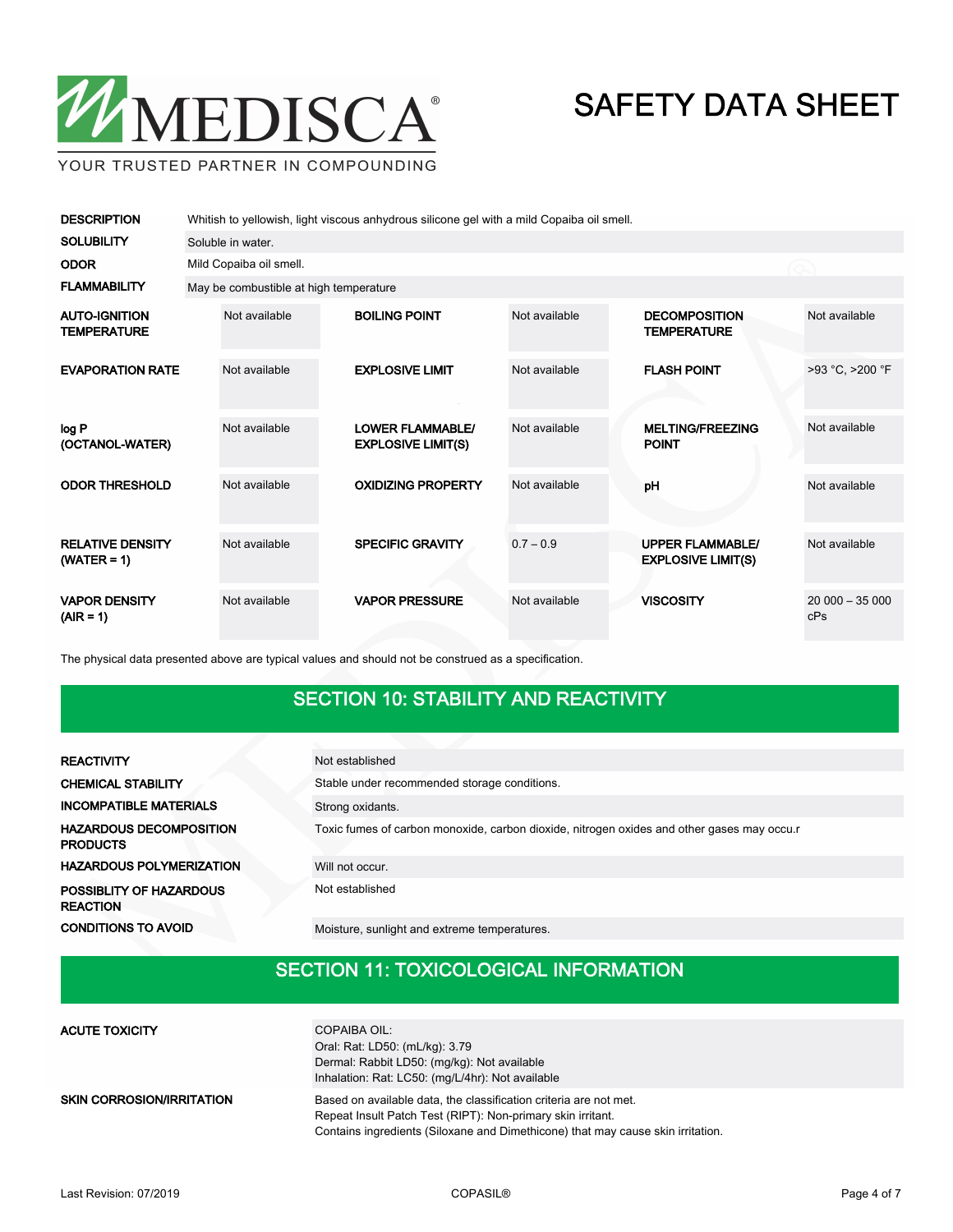

YOUR TRUSTED PARTNER IN COMPOUNDING

| <b>SERIOUS EYE DAMAGE/EYE</b><br><b>IRRITATION</b>                  | Due to lack of data the classification is not possible.                                                                  |                                                                                                                                                       |  |  |  |  |  |
|---------------------------------------------------------------------|--------------------------------------------------------------------------------------------------------------------------|-------------------------------------------------------------------------------------------------------------------------------------------------------|--|--|--|--|--|
| <b>RESPIRATORY SENSITIZATION</b>                                    | Due to lack of data the classification is not possible.                                                                  |                                                                                                                                                       |  |  |  |  |  |
| <b>SKIN SENSITIZATION</b>                                           |                                                                                                                          | Repeat Insult Patch Test (RIPT): Non-primary skin sensitizer.                                                                                         |  |  |  |  |  |
| <b>GERM CELL MUTAGENICITY</b>                                       |                                                                                                                          | Due to lack of data the classification is not possible.                                                                                               |  |  |  |  |  |
| <b>CARCINOGENICITY</b>                                              | <b>OSHA</b>                                                                                                              | No component of this product, present at $\geq 0.1\%$ , is listed.                                                                                    |  |  |  |  |  |
|                                                                     | <b>NTP</b>                                                                                                               | No component of this product, present at $\geq 0.1\%$ , is listed.                                                                                    |  |  |  |  |  |
|                                                                     | <b>IARC</b>                                                                                                              | No component of this product, present at ≥0.1% has been evaluated.                                                                                    |  |  |  |  |  |
|                                                                     | California<br>Proposition 65                                                                                             | No component of this product, present at ≥0.1% is known to the State of California to cause<br>cancer, birth defects, or any other reproductive harm. |  |  |  |  |  |
| ADDITIONAL CARCINOGENICITY<br><b>INFORMATION</b>                    | Due to lack of data the classification is not possible.                                                                  |                                                                                                                                                       |  |  |  |  |  |
| <b>REPRODUCTIVE TOXICITY</b>                                        | Due to lack of data the classification is not possible.                                                                  |                                                                                                                                                       |  |  |  |  |  |
| <b>SPECIFIC TARGET ORGAN TOXICITY -</b><br><b>SINGLE EXPOSURE</b>   | Due to lack of data the classification is not possible.                                                                  |                                                                                                                                                       |  |  |  |  |  |
| <b>SPECIFIC TARGET ORGAN TOXICITY -</b><br><b>REPEATED EXPOSURE</b> | Due to lack of data the classification is not possible.                                                                  |                                                                                                                                                       |  |  |  |  |  |
| <b>ASPIRATION HAZARDS</b>                                           | Due to lack of data the classification is not possible.                                                                  |                                                                                                                                                       |  |  |  |  |  |
| <b>SIGNS AND SYMPTOMS OF</b><br><b>EXPOSURE</b>                     | Medical conditions aggravated by exposure:<br>Pre-existing skin, or eye problems may be aggravated by prolonged contact. |                                                                                                                                                       |  |  |  |  |  |
| POTENTIAL HEALTH EFFECTS                                            | <b>Inhalation</b>                                                                                                        | Not expected to present a significant hazard under anticipated conditions of normal use.                                                              |  |  |  |  |  |
|                                                                     | Ingestion                                                                                                                | May be harmful if swallowed.                                                                                                                          |  |  |  |  |  |
|                                                                     | <b>Skin</b>                                                                                                              | Not expected to present a significant hazard under anticipated conditions of normal use. May<br>cause skin irritation.                                |  |  |  |  |  |
|                                                                     | Eyes                                                                                                                     | May cause eye irritation.                                                                                                                             |  |  |  |  |  |

### SECTION 12: ECOLOGICAL INFORMATION

#### **TOXICITY**

PERSISTENCE AND DEGRADABILITY BIOACCUMULATIVE POTENTIAL **MOBILITY IN SOIL** OTHER ADVERSE EFFECTS

| EC50: 48 Hr: Crustacea: (mg/L): Not available<br>LC50: 96 Hr: Fish: (mg/L): Not available<br>EC50: 72 or 96 Hr: Algae (or other agua plants): (mg/L): Not available |
|---------------------------------------------------------------------------------------------------------------------------------------------------------------------|
| Material is biodegradable                                                                                                                                           |
| Not available                                                                                                                                                       |
| Soluble in water.                                                                                                                                                   |
| Not available                                                                                                                                                       |

This product is not intended to be released into the environment

#### SECTION 13: DISPOSAL CONSIDERATIONS

WASTE DISPOSAL **Dispose of in accordance with federal / local laws and regulations**. Avoid release into the environment.

#### SECTION 14: TRANSPORT INFORMATION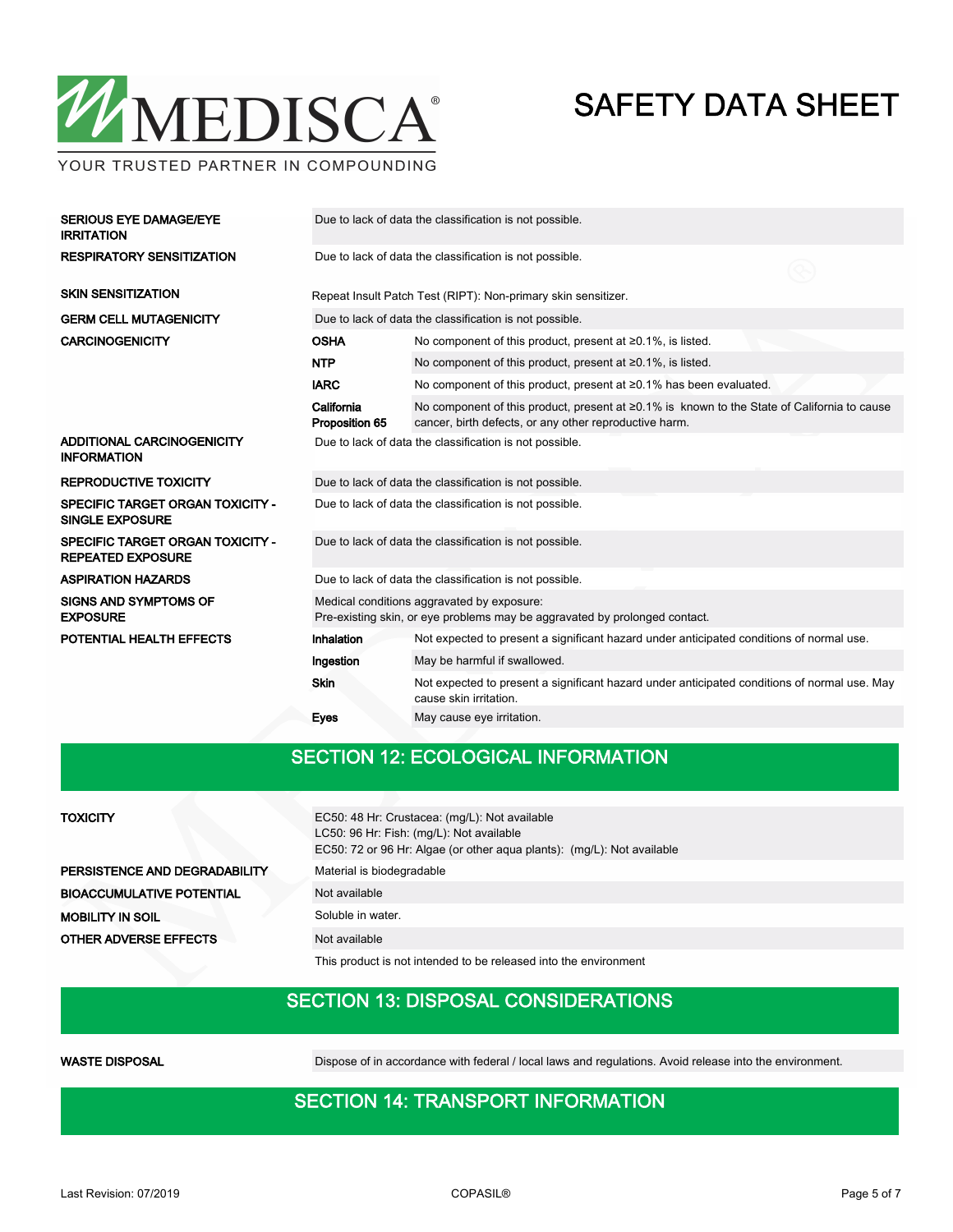

| <b>UN NUMBER</b><br>Not applicable<br>Not applicable<br><b>CLASS</b><br><b>PACKING GROUP</b><br>Not applicable |  |
|----------------------------------------------------------------------------------------------------------------|--|
|                                                                                                                |  |
|                                                                                                                |  |
|                                                                                                                |  |
| <b>AUSTRALIA</b>                                                                                               |  |
| <b>HAZCHEM</b><br>Not applicable                                                                               |  |
| EU<br>TRANSPORT IN BULK ACCORDING TO<br>Not listed<br>ANNEX II OF MARPOL 73/78 AND THE<br><b>IBC CODE</b>      |  |
| Not available<br><b>ENVIRONMENTAL HAZARDS</b>                                                                  |  |
| SPECIAL SHIPPING INFORMATION<br>Not applicable                                                                 |  |

## SECTION 15: REGULATORY INFORMATION

#### UNITED STATES REGULATIONS

| <b>Chemical Name</b><br>& CAS | <b>CERCLA</b><br><b>40 CFR</b><br>Part 302.4 | <b>SARA (Title III)</b><br><b>40 CFR</b><br>Part 372.65 | <b>Appendix A</b> | EPA 40 CFR Part 355<br><b>Appendix B</b> | Pennsylvania | Right-to-know<br><b>New Jersey</b> | Massachusetts | California<br>Prop 65 |
|-------------------------------|----------------------------------------------|---------------------------------------------------------|-------------------|------------------------------------------|--------------|------------------------------------|---------------|-----------------------|
| MIXTURE Not applicable        | N/L                                          | N/L                                                     | N/L               | N/L                                      | N/L          | N/L                                | N/L           | N/L                   |

N/L = Not Listed; X = Listed

#### AUSTRALIAN REGULATIONS

| <b>Chemical Name</b><br>& CAS | <b>Poisons and Therapeutic</b><br><b>Goods Requlation</b> | <b>Therapeutic Goods</b><br>Act | Code of Practices -<br><b>Illicit Drug</b><br><b>Precursors</b> |  |
|-------------------------------|-----------------------------------------------------------|---------------------------------|-----------------------------------------------------------------|--|
| MIXTURE Not applicable        | N/L                                                       | N/L                             | N/L                                                             |  |

N/L = Not Listed

#### EU REGULATIONS

| <b>Chemical Name</b><br>& CAS | <b>REACH</b><br><b>ANNEX</b><br>XVII | <b>REACH</b><br><b>ANNEX</b><br>XIV | EC<br>1005/2009 | EC<br>850/2004 | EC<br>1107/2009 | EC<br>649/2012 | EC<br>2012/118 |
|-------------------------------|--------------------------------------|-------------------------------------|-----------------|----------------|-----------------|----------------|----------------|
| MIXTURE Not applicable        | N/L                                  | N/L                                 | N/L             | N/L            | N/L             | N/L            | N/L            |

N/L = Not Listed; X = Listed

Any EU regulation not listed above is not applicable to this product.

## SECTION 16: OTHER INFORMATION

REFERENCES Available upon request